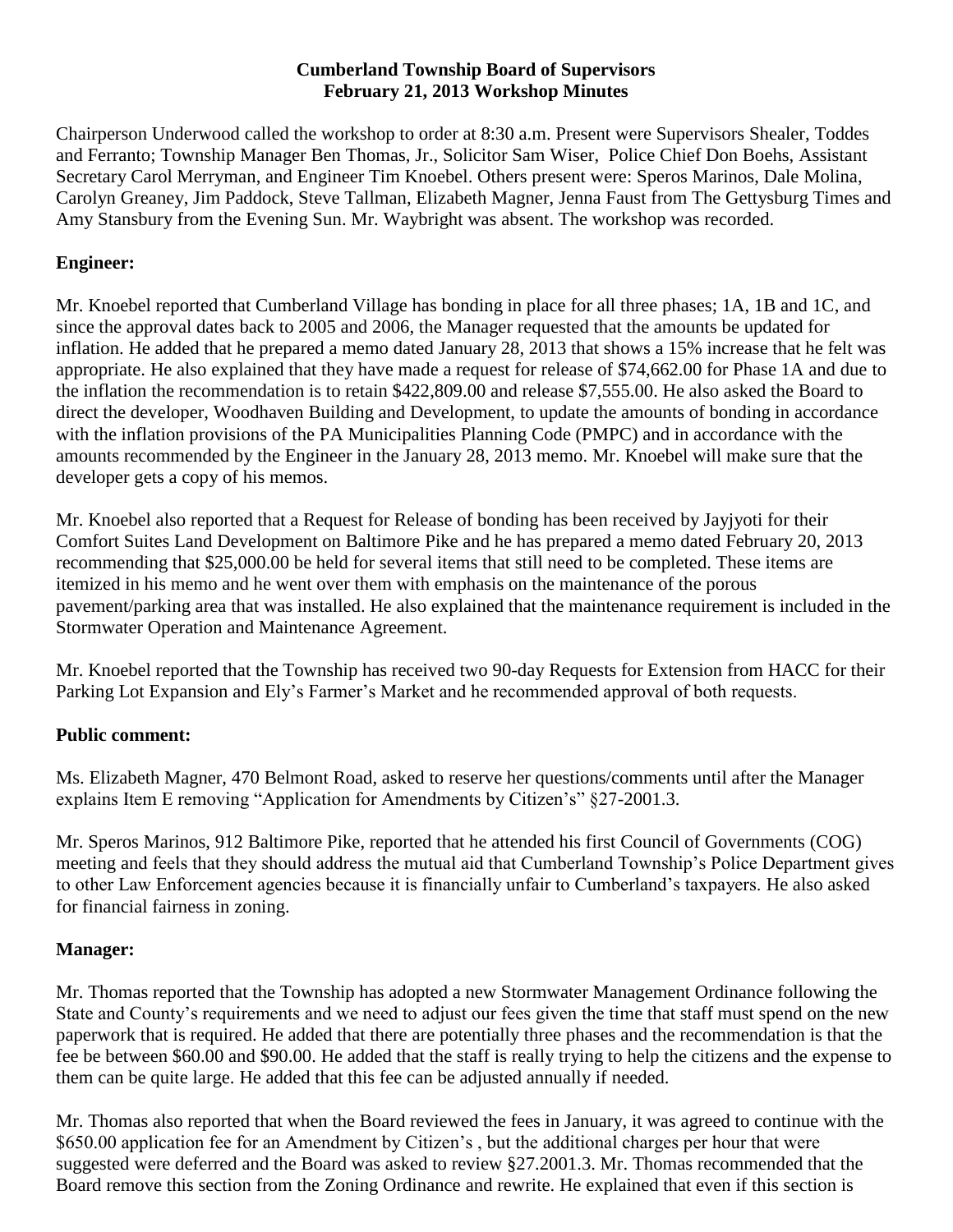removed, a citizen can make an application for a text change at any time and not pay a penny. The Board would then review the application and if they agree with it and think it is a good idea, then the Board would proceed forward with the Solicitor to make the change. He added that if it is something that the Board does not agree with, the Board would thank the applicant for their submission, but they would not move forward. He added that the way the ordinance reads today, the Board must have public notifications and hearings, whether the Board agrees with it or not. Solicitor Wiser also spoke to the expenses and stated that he agreed with Mr. Thomas that the section should be removed and added that it is unique to Cumberland's ordinance. Mr. Thomas added that if the Board agrees then they would be authorizing the Solicitor to amend this section.

## **Solicitor:**

Solicitor Wiser presented a Draft Ordinance repealing the Admission Tax Ordinance of 1977, as amended, and enacting a new Ordinance providing for an Amusement Tax. He reported that he and the Manager have worked to clarify the requirements of the ordinance. He added that there is a two-part system that differentiates between events where people pay to engage in the event and where people simply pay to be admitted to the event. He also reported that there are two different rates. He asked the Board to review the draft and added that they will also have to speak to the School District.

Solicitor Wiser also reported that he has been working on a Pedestrian Signal Agreement for the National Park Service and hopes to have a copy for the Board for Tuesday night's meeting. He explained that the Park Service wants to make some changes to the pedestrian signal at Pleasanton Avenue on Taneytown Road and the Township must be the applicant. He added that the Township does ask the developer to pay any and all costs and provide financial security. He added that an escrow account will be established for that purpose.

## **Committee Reports:**

**Planning/Zoning** – Chair Underwood reported that the Township has not heard from Adams County regarding the regional planning project.

**Public Safety** – Chair Underwood reported that the police have three quotes for seven (7) new computers and the recommendation to move forward with the purchase from Computer Works comes from both the Public Safety and Finance Committees. The price is \$7,139.65, is included in the 2013 Budget and is under what was budgeted to be spent. Chair Underwood also reported that the committee would like to submit a Letter of Interest to PA Dept. of Community and Economic Development for a Police Study for the Township and Gettysburg Borough and there will be no cost for the study. Chair Underwood also reported that the Police have three quotes for improvements to the Police Station entryway. Mr. Shealer added that he and Lt. Guise are working to obtain a Jersey barrier from PennDOT to put in front of the Police Station door. Approval of this is also recommended by the Public Safety and Finance Committees. The lowest bid, in the amount of \$5,871.00, comes from Exteriors Plus.

**Finance Committee –** Mr. Shealer reported that he has final numbers for the purchase of a new truck from U. S. Municipal Supply through the COSTARS - State Piggyback Program, in the amount of \$77,754.25. The purchase includes an F550 chassis, flat bed aluminum body, Western Wide-Out Plow and spreader. He stated that this is under what was budgeted and the 1990 International will be sold at auction. The truck will be paid for with funds from the State and Capital Reserve Funds. There will be no money borrowed for the purchase and the truck should be in service for the next twenty years.

Park and Rec – Mr. Toddes will confirm the meeting with the Adams County Commissioners on the 27<sup>th</sup> and the joint public hearing is scheduled for April  $4<sup>th</sup>$  at the Gettysburg Rec Park. Mr. Toddes asked Chair Underwood to sign a letter to the Gettysburg Area School District.

**Personnel –** No report.

**CTA –** Mr. Shealer reported that the project is moving forward and the piping is 60 -70% completed. He added that the meeting time has been changed to 4:00 p.m. and things are going well.

**COG –** Chair Underwood reported that the meeting is next week. Mr. Ferranto reported that the Legislative Committee did meet and they will be going to the COG with their priorities and will be meeting with the politicians.

**ACTPO** - No report.